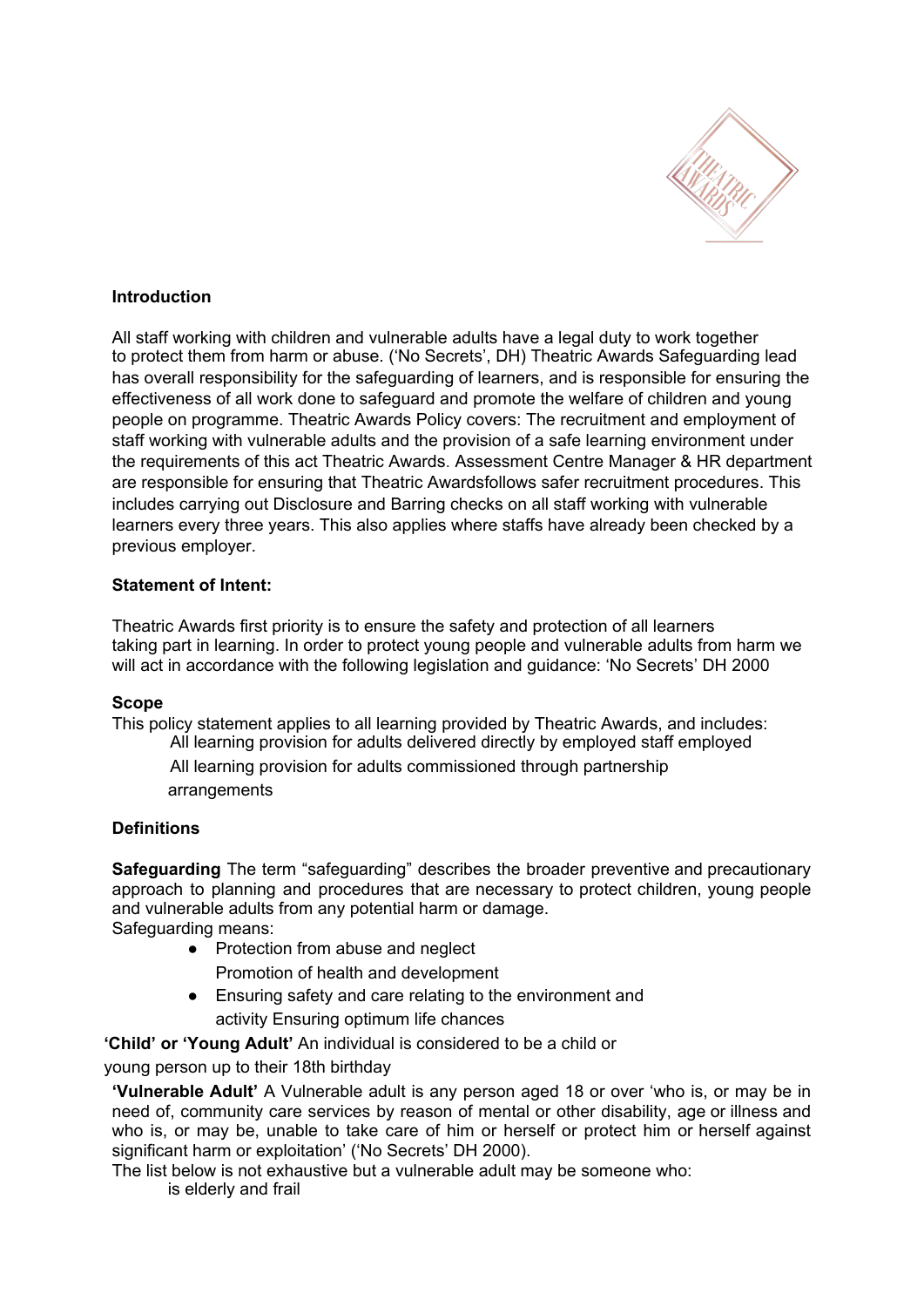has a mental disorder has a physical or sensory disability has a severe physical illness is a substance misuser is homeless has a learning disability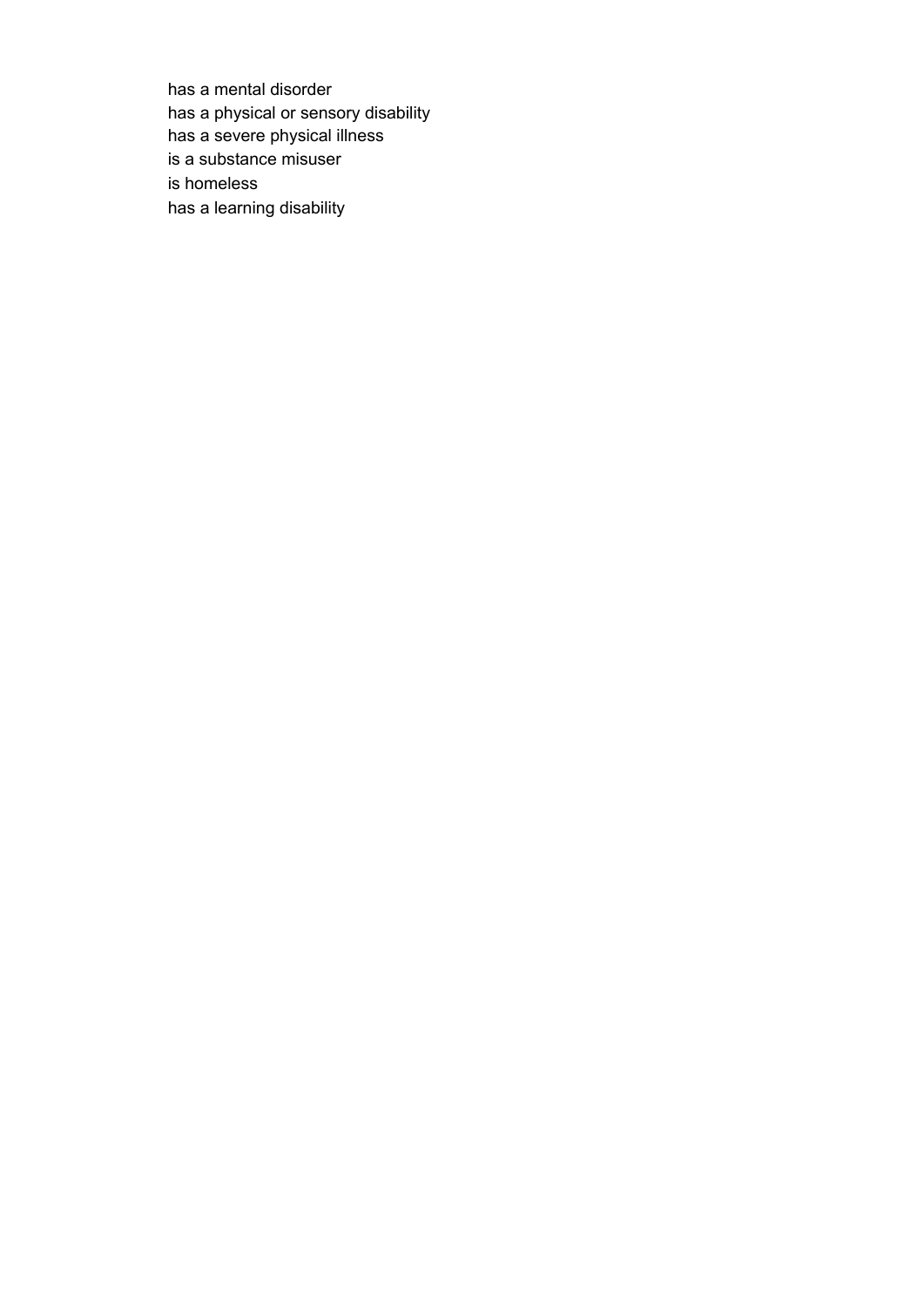#### **'Abuse' is**

"a violation of an individual's human and civil rights by any other person or persons" ('No Secrets' DH 2000). Abuse may consist of a single act or repeated acts, abuse may happen intentionally or unintentionally and can take place in any relationship or setting. Examples of abuse that could occur in a learning environment include:

Physical abuse – shoving, hitting, slapping

Sexual abuse - involvement in any direct or indirect (e.g. innuendo, pornography) activity against the learner's will or knowledge

Emotional/psychological abuse e.g. intimidation, bullying or humiliation

Discriminatory abuse e.g. racial, sexual or religious harassment

Financial or material exploitation e.g. coercing money or goods

Institutional abuse e.g. failure to ensure privacy, dignity or uphold individual human and civil rights.

Neglect or acts of omission e.g. ignoring physical or medical needs, failure to access appropriate health, social care or educational services, withholding medication.

An abuser: may be anyone including relatives, friends, professional staff, other learners and service-users, neighbours, care workers, volunteers, and strangers.

#### **Policy Statement**

Theatric Awards is committed to promoting safeguarding through the provision of an inclusive, supportive and safe environment for its learners, staff and others closely associated with its work and affirms the rights of individuals to be treated fairly and with respect.

Theatric Awards intends to pursue this commitment by

## **1. Promoting a culture of value and respect for all within a supportive and safe learning environment**

Ensure that all internal tutoring staff, and learning and personal support staff in contact with learners have a current Disclosure and Barring check for working with adults and/or children

Provide accessible information for learners, tutoring staff and subcontracting providers on equality, diversity, bullying, harassment, dignity and respect in the learning environment

We will provide opportunities for adults and young people to voice any concerns they may have regarding inappropriate behaviour, abuse, harassment or misconduct and providing strong sanctions to deter victimisation or cover up of malpractice

Supply information to learners on Theatric Awards procedures for following

up complaints relating to the conduct of tutoring staff and/or other learners

Require all tutoring staff and others associated with the delivery of our provision to carry and produce appropriate identification on request

Ensure that premises used to deliver learning activities are risk assessed by appropriately trained staff

Ensure that learning activities are risk assessed by appropriately trained staff Ensure that care and safety issues and concerns are reported

# **2. Providing Information, training and briefings on safeguarding vulnerable adults and children that includes:**

Include information on Safeguarding as part of learner induction

Provide information to tutoring staff and learners about the standards we expect with regard to confidentiality and disclosure